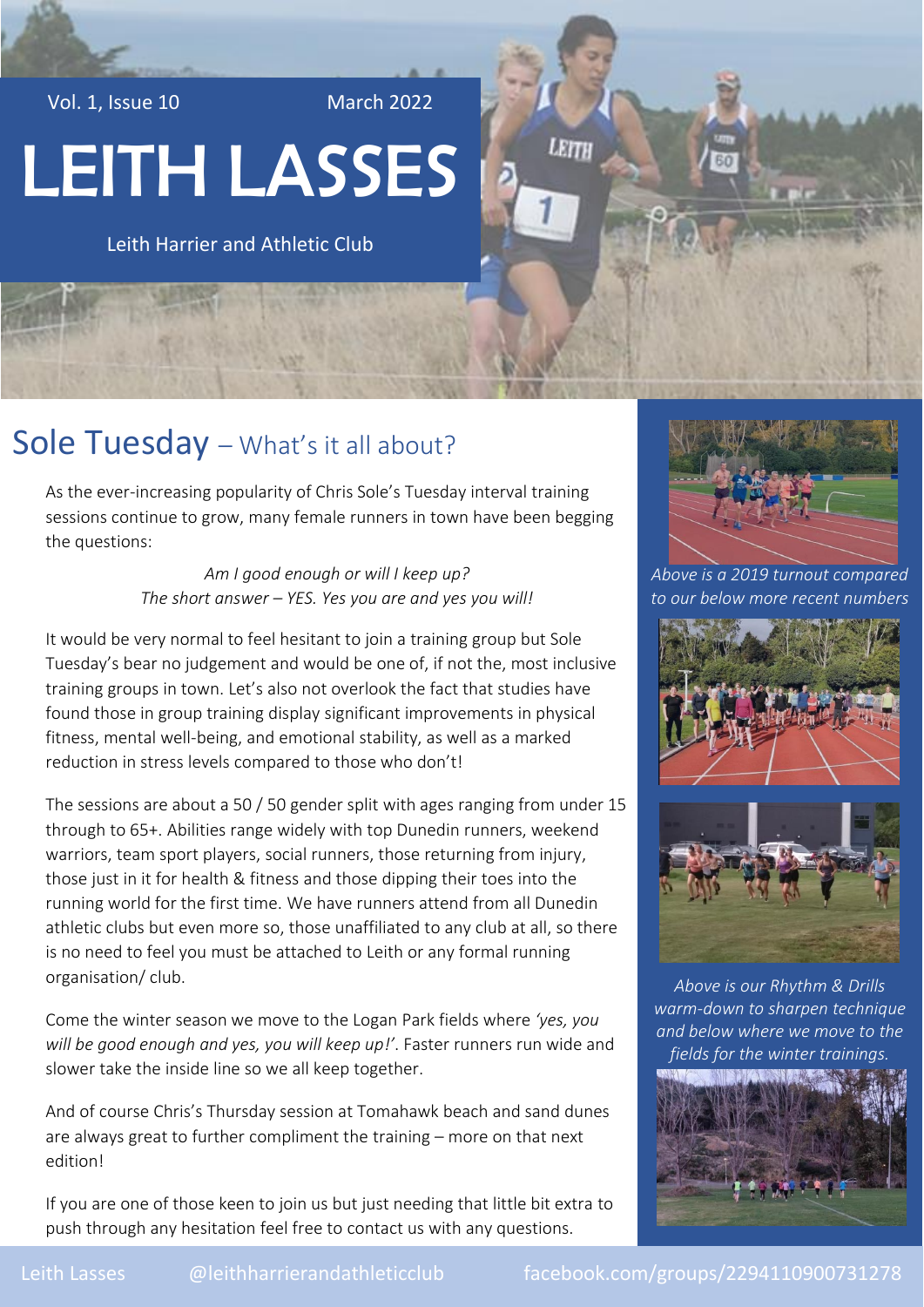

#### Safety in Numbers – calls for more group runs

Interest has been brewing for the offerings of more group runs in our local tracks, trails, beaches and roads less travelled. Chances are if you're keen on exploring an unfamiliar area on a run there's probably a whole swag of others just as keen!

Please do get in touch with us if you have an area of town (or further afield) which you would love to explore with a group run – we can make it happen. Feel free to post your interest on our Facebook group too as many others may take up the offer to join you.

Orientations runs for the Three Peaks are on offer this month (regardless if you are running the event or not), granted the duration of the runs are quite long at about 20km, there will be splitting into groups to cater to differing speeds. Any questions, let us know.



## One for the Historians

In 1972, six female runners, Lynn Blackstone, Jane Muhrke, Liz Franceschini, Cathy Miller, Pat Barrett and Nina Kuscsik, signed up to run the New York City Marathon. Although they were allowed to participate, they were only allowed to do so on the condition that they would start 10 minutes before the men. This was a rule made by the Amateur Athletic Union, then the governing body for marathons in America.

In an act of defiance against this discriminatory rule, the six women sat down as soon as their start gun went off. 10 minutes later they stood up and took off with the rest of the men when the second start gun went off.



#### **EVENTS IN RED**

**PARTICIPAL** 



Three Peaks orientation runs: March 6 and March 13, 9am from George St entrance to Woodhaugh

Leith Harbour Free: March date TBC but either Sunday 20th or Thursday 31st

Northburn 100, Cromwell: 100 Mile and 100km cancelled but all other distances are go

THREE PEAKS MOUNTAIN RACE 27 March

Every Tuesday: Track interval training session, 5:20pm @ Caledonian

Every Thursday: Beach and sand dunes group training, 5:20pm @ Tomahawk

Leith Lasses @leithharrierandathleticclub facebook.com/groups/2294110900731278